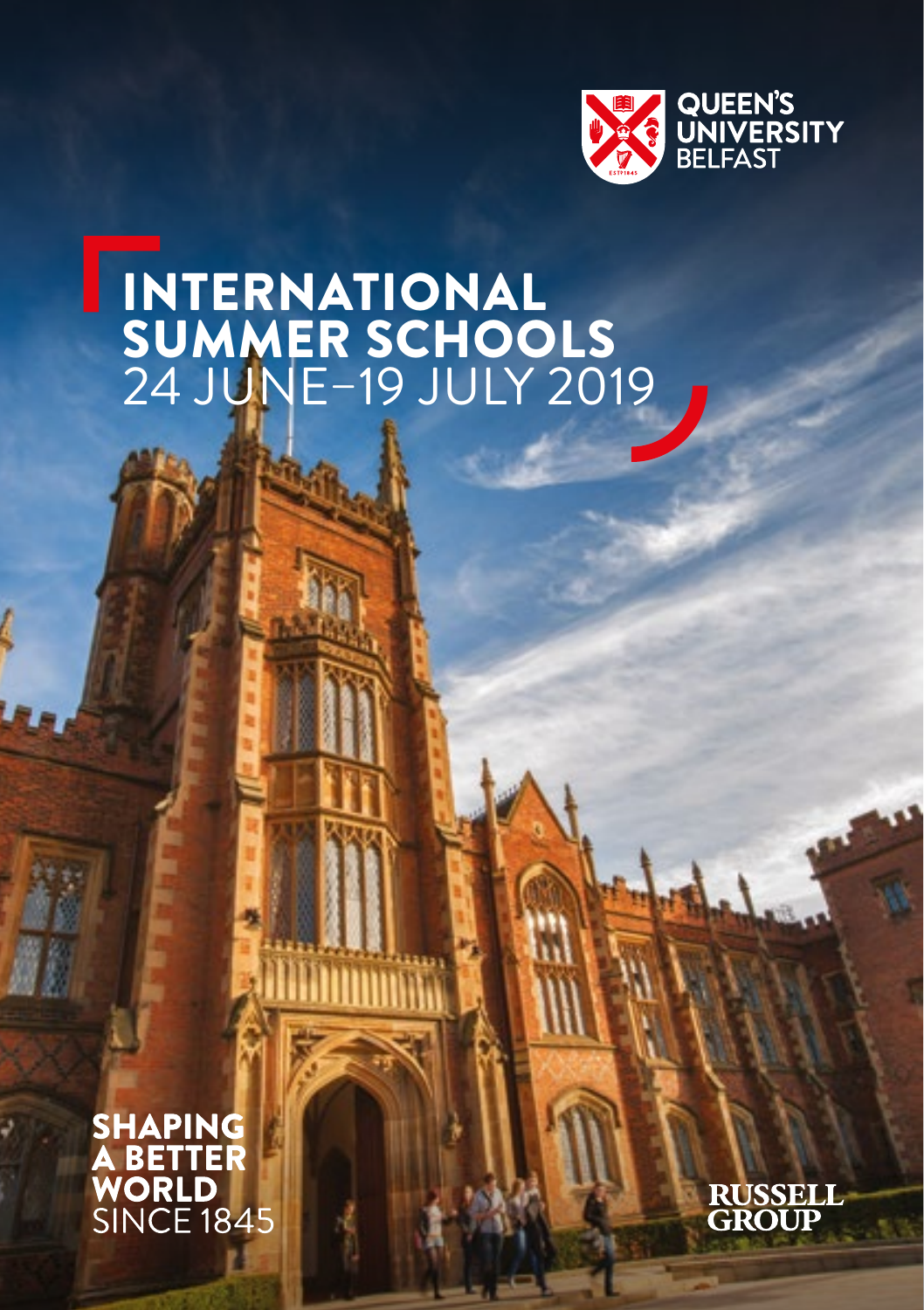# **WELCOME**

"We love welcoming students from around the world to our International Summer Schools here at Queen's. The highlight for me is seeing the personal development of our students over the four weeks and also seeing their delight at the opportunity to apply their learning in the classroom, outside the classroom, with a range of historical and cultural field trips. Never underestimate the power of a summer abroad experience to light a fire of inspiration, and countless of our students are testament to that, with many having even returned for graduate study here at Queen's!"

Claire McLoughlin International Summer Schools and Study Abroad Coordinator

Contact Claire: E: summerschools@qub.ac.uk T: +44 (0) 28 9098 1314



#### PROGRAMME DATES 24 JUNE – 19 JULY 2019

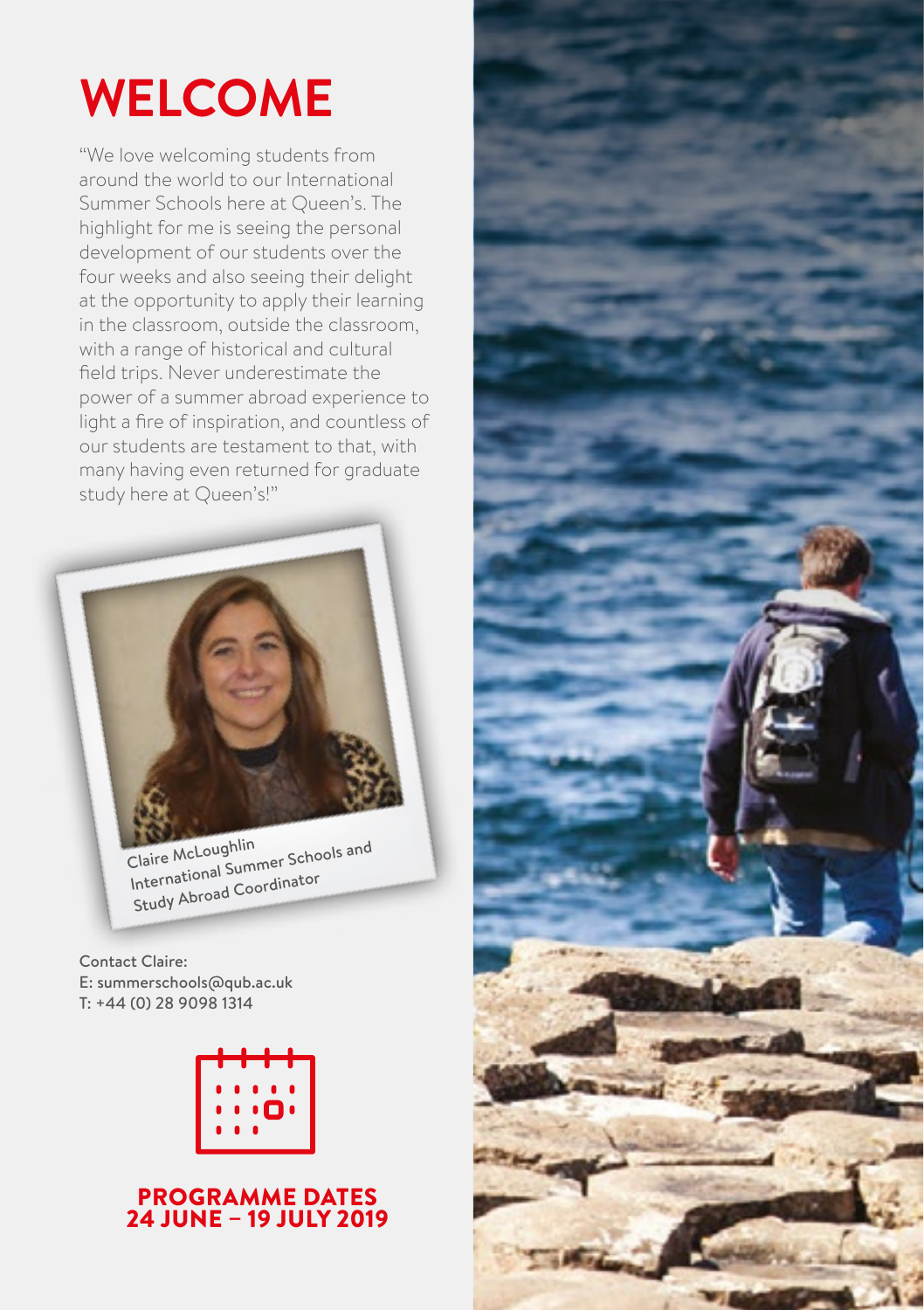## WE LOVE WELCOMING STUDENTS FROM AROUND THE WORLD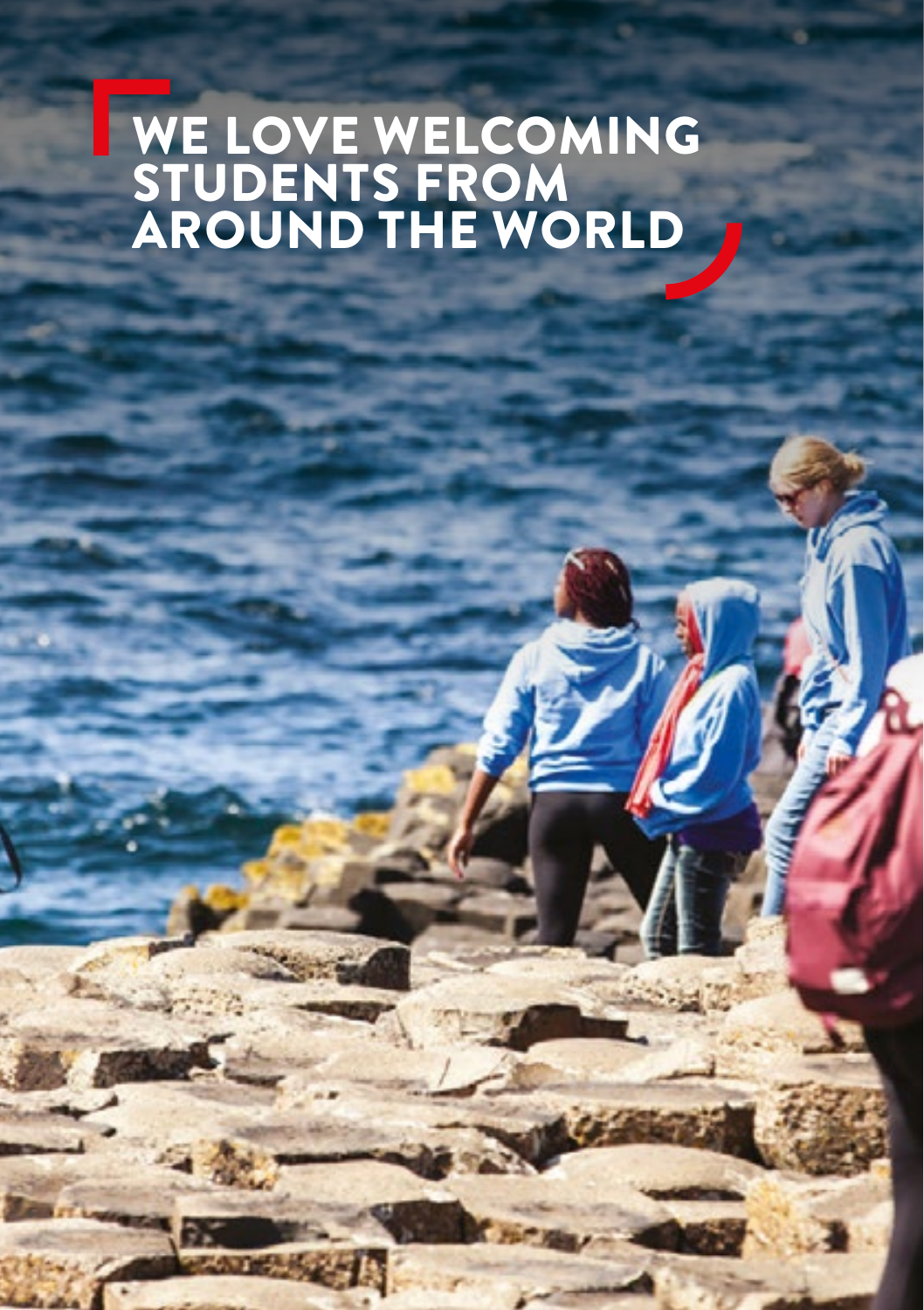

WORTH A **RECOMMENDED** 5-6 US CREDITS

<u>lu ju in</u>

57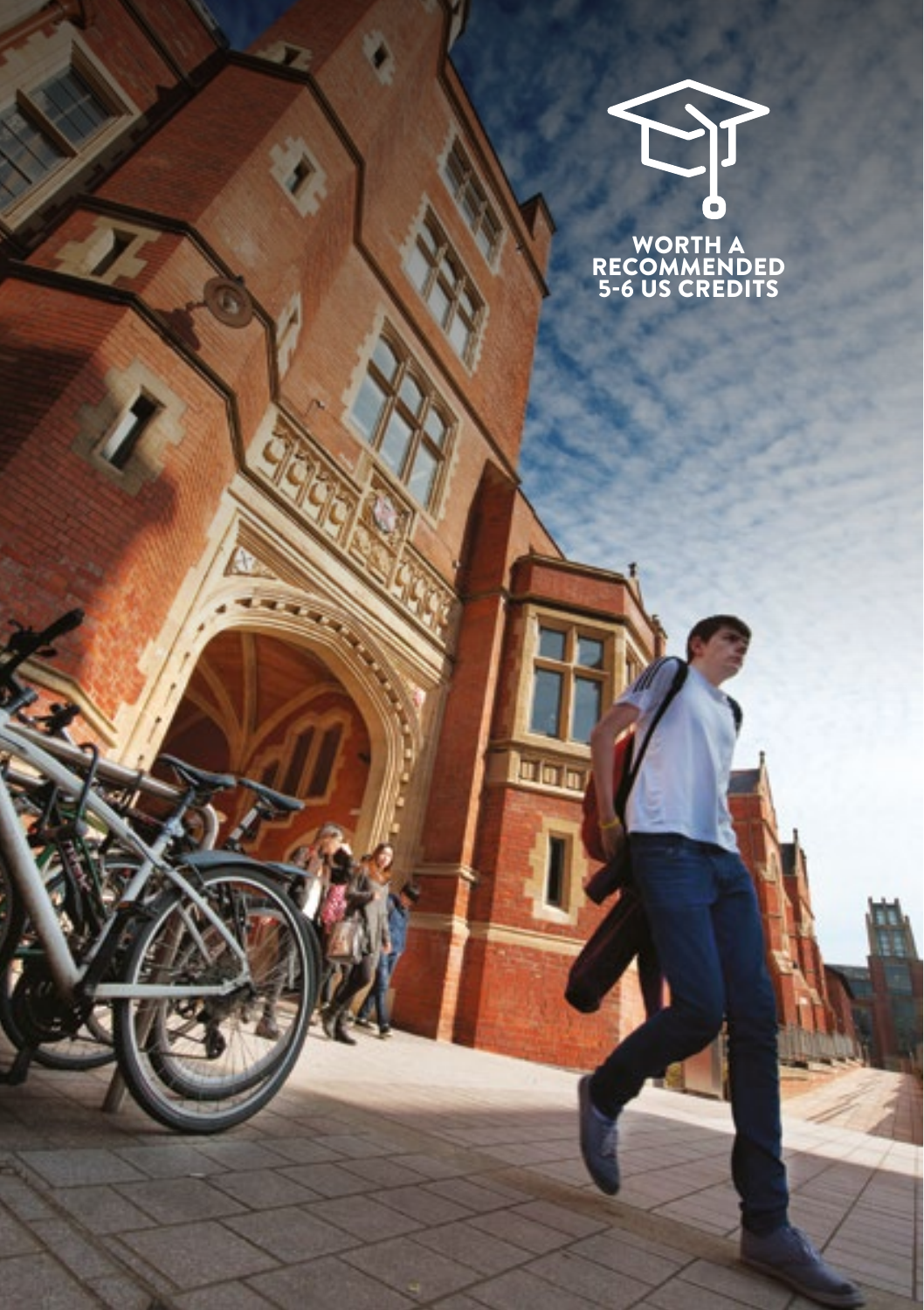### **OUR INTERNATIONAL SUMMER SCHOOLS ARE DESIGNED TO INSPIRE YOU**

Join us for four action-packed weeks based in Belfast, Northern Ireland with the choice of studying one of three distinctively tailored programmes.



#### **CONFLICT TRANSFORMATION AND SOCIAL JUSTICE**

Perfect for students who are interested in a comparative international perspective on conflict transformation and social justice, drawing on the experience of conflict in Northern Ireland where the School is delivered and around the globe.

#### **IRISH STUDIES**

Ideal for students who want an immersive experience studying the history, heritage, culture, politics, language and literature of the island of Ireland, with a unique Irish-British perspective.

#### **EDUCATION FOR TRANSFORMATION**

Our newest programme is designed to inspire students to view learning as a catalyst for transformation, and is suited to students who are interested in how education can be used as a tool for change.



All of our summer school programmes include:

- A unique immersive academic and cultural experience, with the opportunity to pursue your academic interests
- Guaranteed accommodation on campus for 27 nights with arrival on Sunday 23 June and departure on Saturday 20 July 2019
- Optional credit- bearing programme at Year 2 undergraduate equivalent, following assessment
- Opportunity to explore Northern Ireland with various cultural and historical field trips including UNESCO World Heritage site the Giant's Causeway, the Titanic Quarter, UK's City of Culture 2013 Derry-Londonderry and the home of Northern Ireland's government, Stormont Parliament Buildings
- Opportunity to meet and question some of Northern Ireland's decision makers including politicians and community representatives
- A varied social programme including welcome reception, social nights and 'Ceilidh' Night – a night of traditional Irish music and dance



#### **ACCOMMODATION**

Students will stay at Queen's Elms, a modern purpose-built village community in the leafy suburbs of South Belfast. Rooms are private with an en suite bathroom, fully furnished and centrally heated with internet access. The village is a short walk from the main university campus.

Find out more at www.qub.ac.uk/accommodation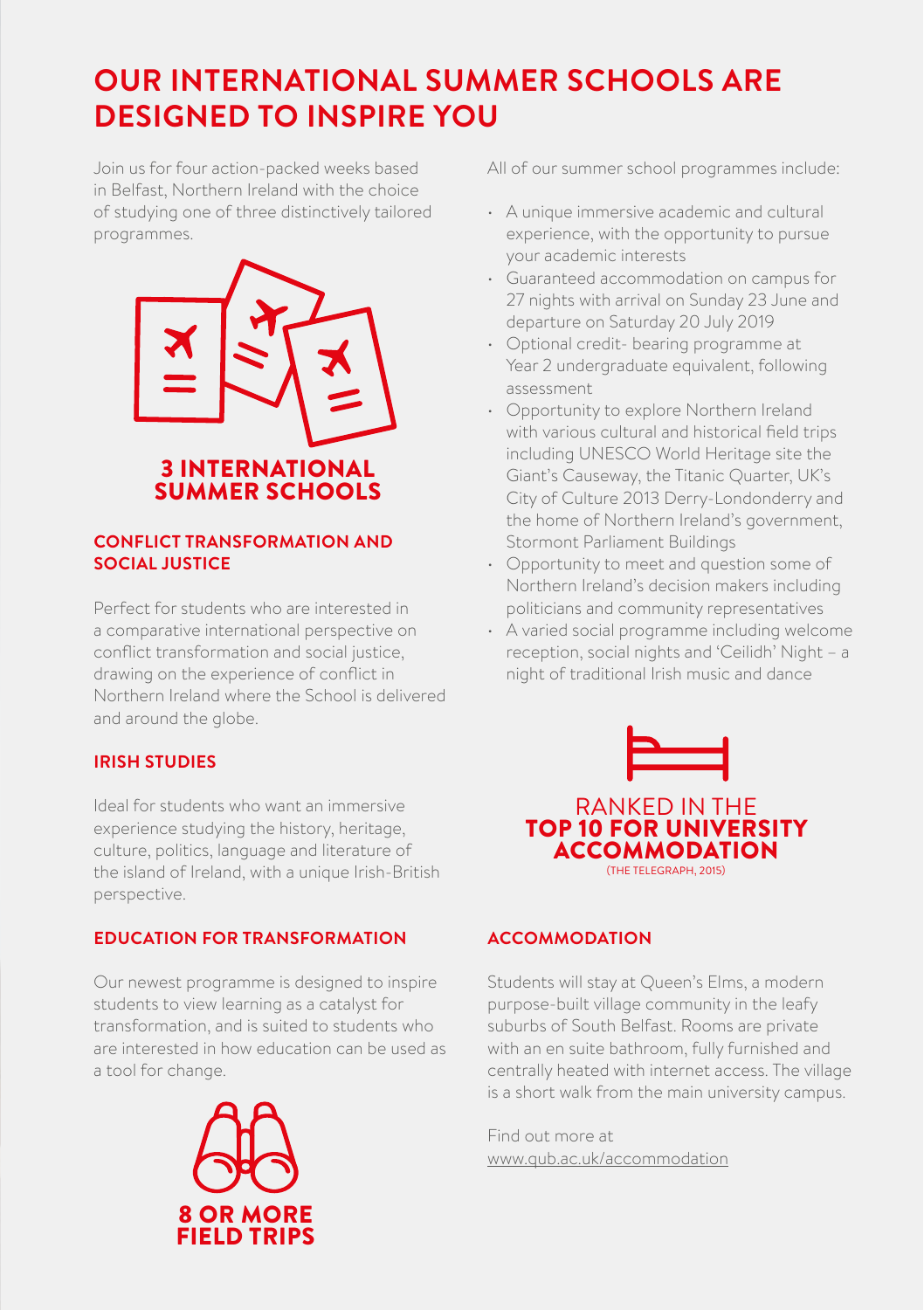### **WHY STUDY IN NORTHERN IRELAND?**

Northern Ireland is an up and coming tourism destination, famed for our friendly locals, breathtaking landscapes, vibrant arts and cultural scene, amazing food and of course traditional 'craic'!

Queen's University is located in the heart of Belfast, one of Europe's most friendly and fashionable regional capitals, ranked the Lonely Planet's number one destination to visit in 2018. The beauty is that it's all packed into a compact city that is easy, and safe, to explore.

You will study and live in the heart of the leafy Queen's Quarter district, and your home from home for four weeks is packed with arts, culture and great food and drink establishments to suit every budget!

Further afield across Northern Ireland, from the spectacular Giant's Causeway to the historic walls of Derry-Londonderry, there are unique stories to tell, and our summer schools' students will get a flavour of them throughout their four unforgettable weeks.

#### **WHAT ARE PEOPLE SAYING ABOUT BELFAST?**

- Belfast selected as one of the top 10 hottest destinations in Europe (CNN, 2013)
- Belfast is one of National Geographic's "Places to Travel for Food in 2016"







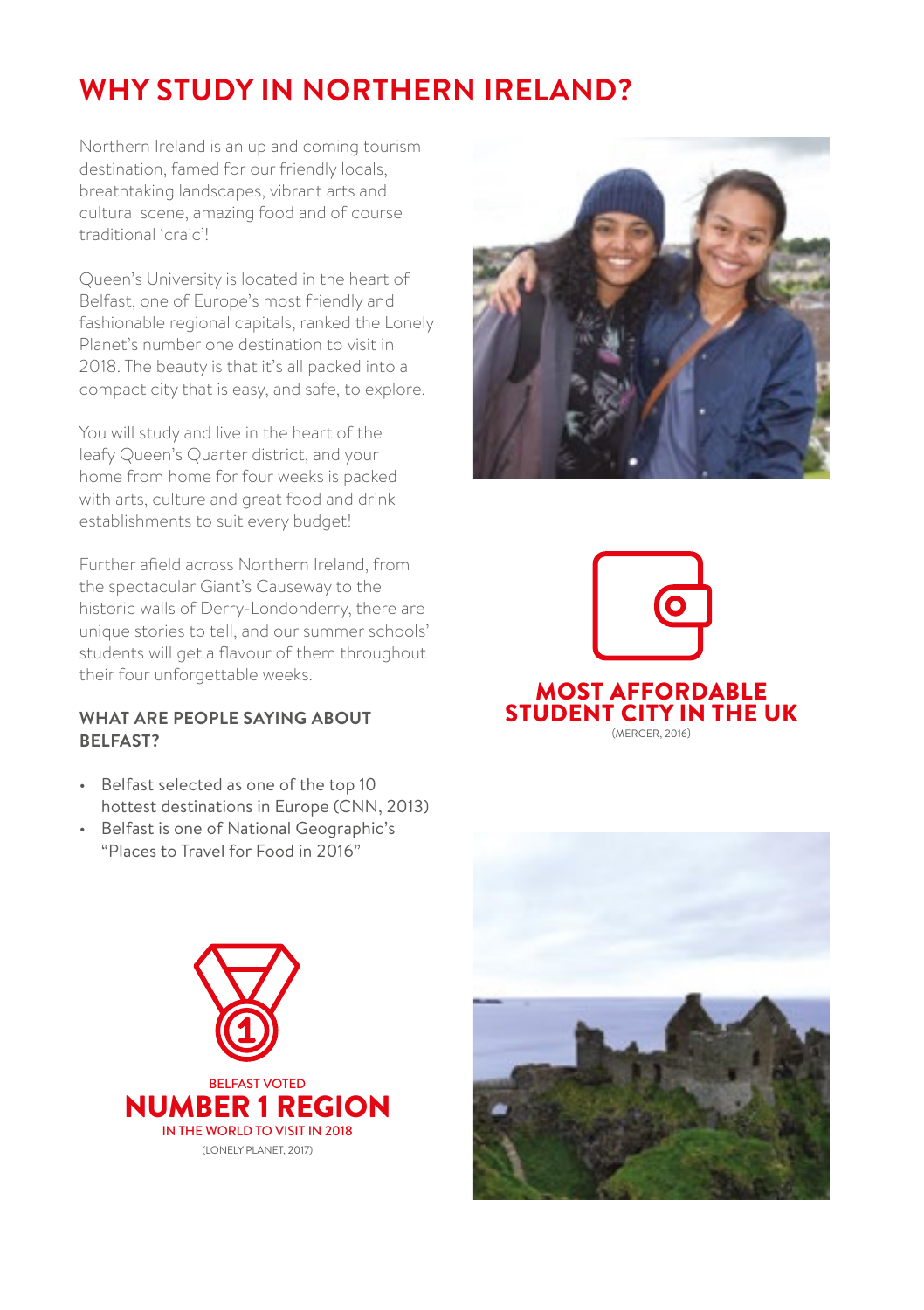



GAME OF THRONES FILM LOCATION AND ACTIVITY TOURS

TITANIC BELFAST MUSEUM EUROPE'S LEADING TOURIST ATTRACTION (WORLD TRAVEL AWARDS 2016)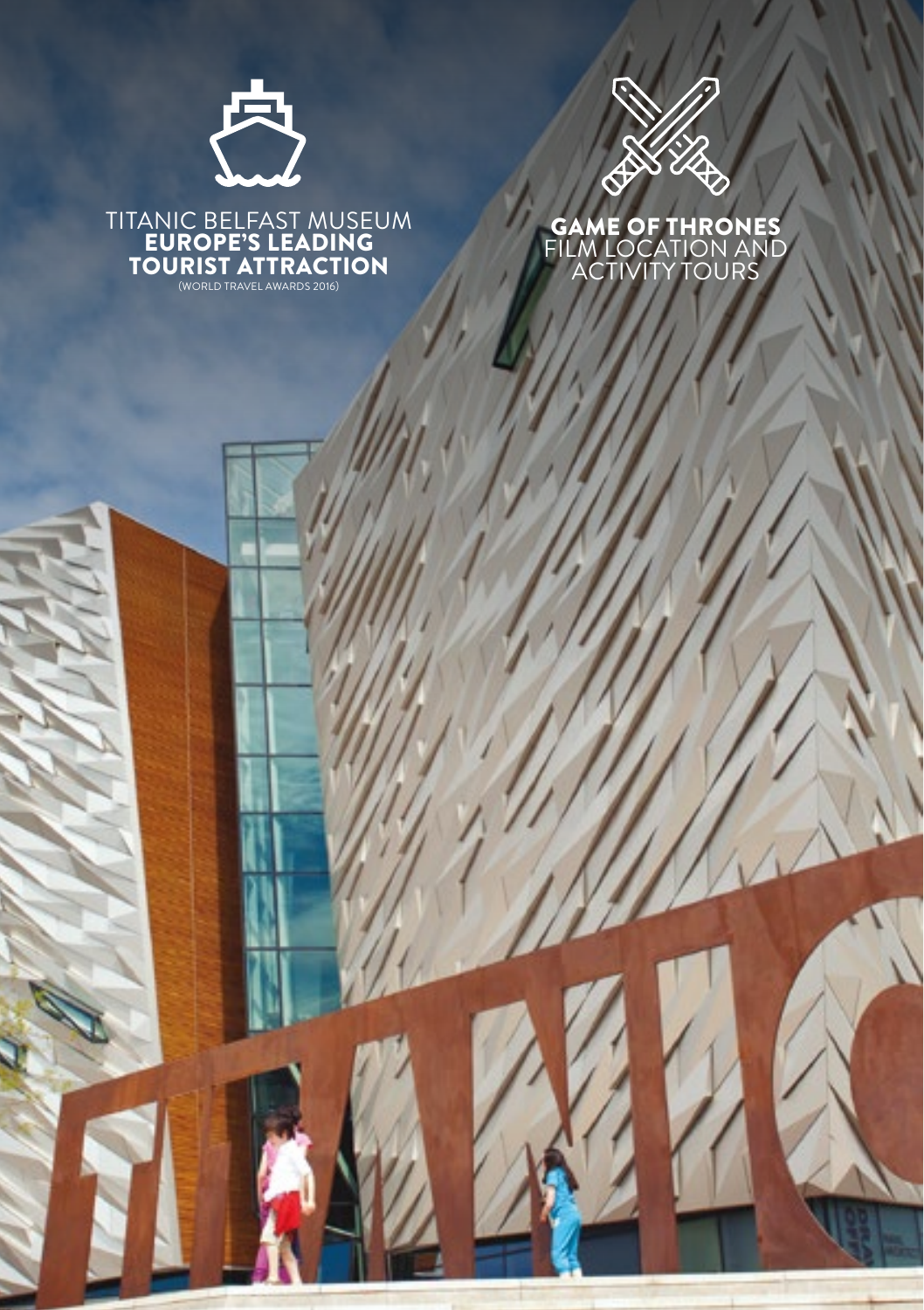### **CONFLICT TRANSFORMATION AND SOCIAL JUSTICE**

The Senator George J Mitchell Institute for Global Peace, Security and Justice at Queen's hosts our unique interdisciplinary Summer School in Conflict Transformation and Social Justice.

Located in a society emerging from conflict, the Summer School draws on experts from a range of disciplines including Law, Politics, International Relations, Criminology, Anthropology, Human Rights, Sociology, Film and Theatre.

#### **Core programme**

The Summer School provides students with an overview of conflict transformation over four weeks through history, politics, religion and legal systems, focusing on:

- Conflict Transformation in local and global perspective
- Religion and Peacebuilding
- Intervention and Integration
- Transitional Justice
- Cross-border Co-operation
- Discourses and Dialogue in Conflict Transformation in the Arts
- Representing and Dealing with the Past
- Policing and Securitization

The Summer School will also offer the opportunity to put your learning into practice, combining academic study with engagement from different sectors of civic society and communities in Northern Ireland including discussion with academics, former combatants, former paramilitaries, religious leaders, political activists and practitioners as well as a range of staff-led site visits.

The first and final weeks of the summer school will outline the history of political identities, conflicts and legacies that have framed the Northern Ireland Troubles and ensuing Good Friday Peace Agreement.

#### **Choose a strand**

Students will have the opportunity to follow their interests and specialise for two weeks in weeks two and three in one of three areas:

#### Resistance, Activism and Peacebuilding

Explore how cultural expressions of memory, emotion and conflict in divided and conflicted societies can act as sites of both healing and resistance, and are harnessed as protest, intervention and critique in the politics of identity, ethnicity and nationality.

You will also engage with political activists and former combatants who use storytelling, public art and film as modes of advocacy and political reconciliation.

#### Religion, Peace and Conflict

Address the vexed question of why religion can be so readily mobilised for conflict and used as a resource in organised violence. You will also explore what happens to religion when it overlaps with politics. The stream also addresses the religious resources available in the three Abrahamic faiths that make religion a site for reconciliation and peace. The ambivalence of the sacred is that it is both a site of contestation and reconciliation.

#### Transitional Justice

Focus on transitional justice as one of the most common responses to the aftermath of conflict and human rights abuses. We will address the operation of international criminal courts and issues around the management of emotions, like forgiveness. Key policies and practices in transitional justice are examined including amnesties, apologies, demobilisation and demilitarisation programmes with ex-combatants and policies and support structures for victims.

During the programme students will be inspired to develop their research interests within the wider context of Global Peace, Security and Justice and will understand the intersections of politics, culture, power, violence, legal systems, cultural expressions and religion.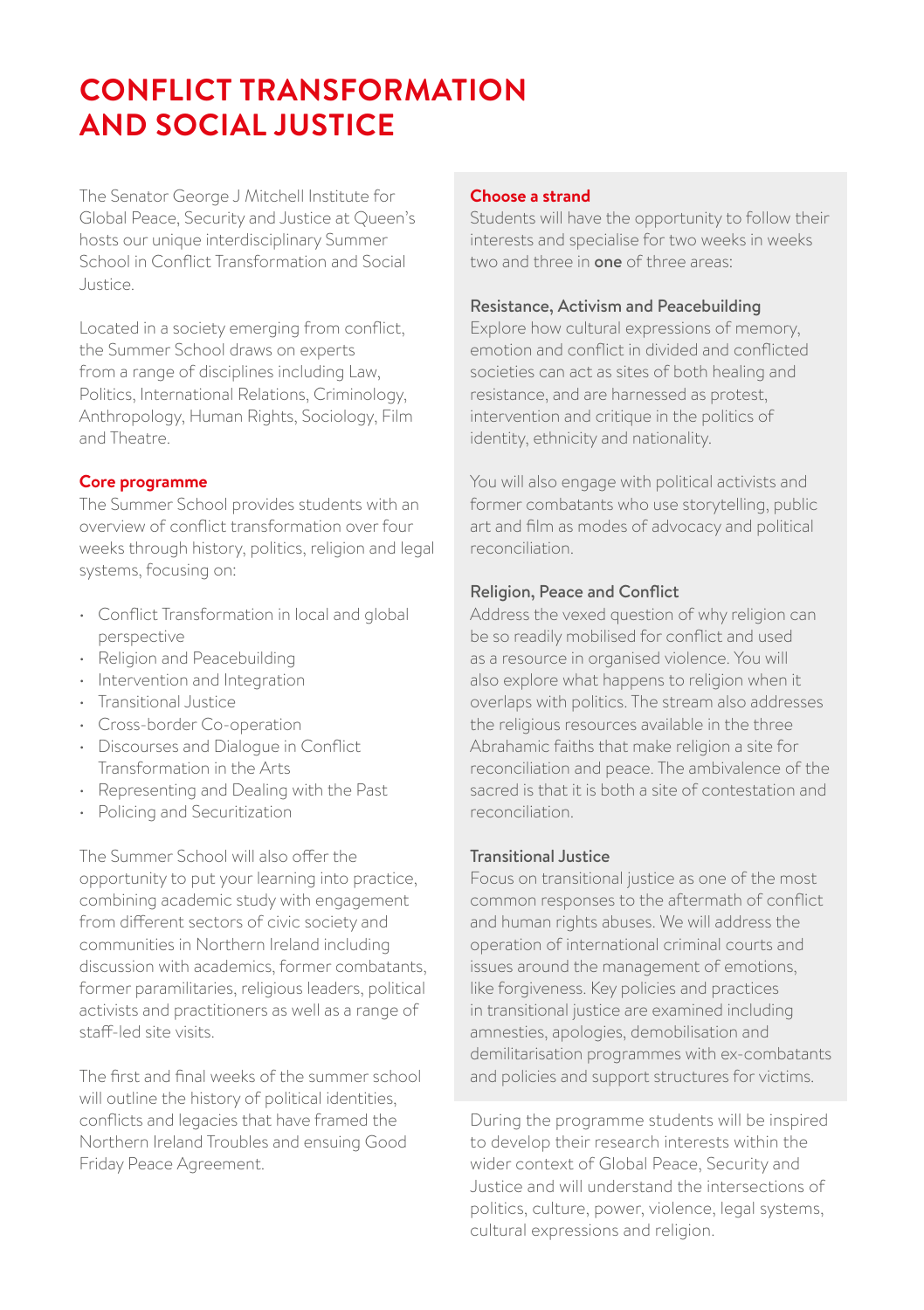## YOU **ARE NOW ENTERING FREE DERRY**

S CANPAICH<br>JOMA AWARENESS

The Senator George J. Mitchell Institute for Global Peace, Security and Justice

fosters collaborations across a range of subject areas which allows us to address some of the key global challenges faced in seeking to achieve fairness, security, prosperity, social harmony and progress. A flagship for interdisciplinary research in areas of major societal challenge, the Mitchell Institute brings together excellent researchers from a wide range of disciplines to tackle some of the greatest global issues of our age.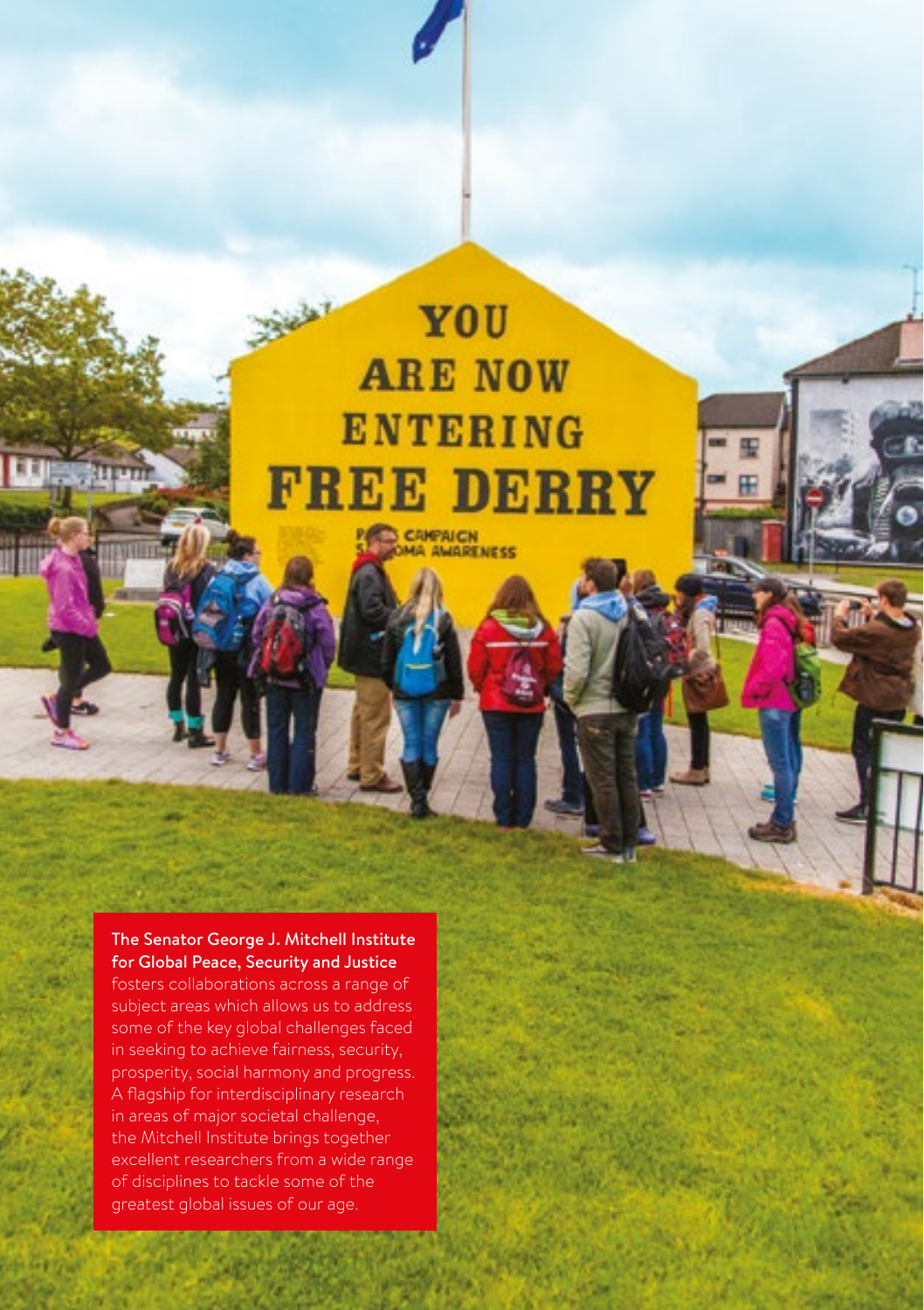

#### 1ST IRISH STUDIES CENTRE IN THE WORLD ESTABLISHED IN 1965

...

The Institute of Irish Studies at Queen's is the oldest centre dedicated to the study and teaching of Irish Studies in the world. Today it is one of the leading centres for research-led teaching in Irish Studies and is an internationally renowned centre of interdisciplinary Irish scholarship.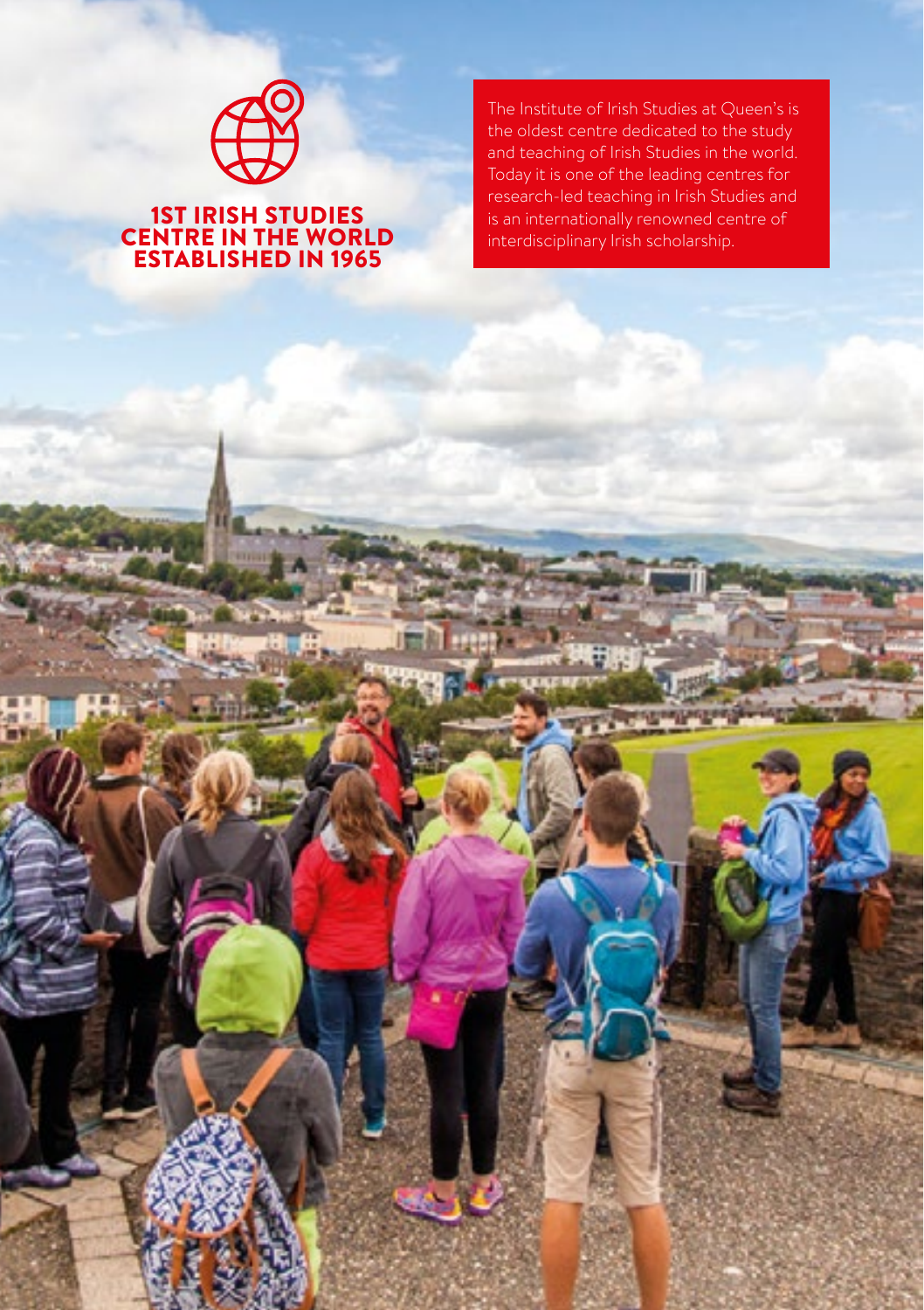### **IRISH STUDIES**

The International Summer School in Irish Studies has been offered at Queen's University for over 18 years. This unique, interdisciplinary Summer School is delivered by world leading scholars from a range of disciplines including history and heritage, literature, Irish language, politics, anthropology, archaeology, geography film and theatre. Students can follow their interests in these areas to think, learn and discuss Irish Studies with the opportunity to further specialise in an area of their interest.

#### **Choose one of two strands**

• History and Heritage; discover the social, political and economic landscape of the island

OR

• Literature and Culture; further explore the writers, poets and traditional Irish culture of the island

Over four weeks the Summer School examines the history and influence of our island on the world and uses this to gain a greater perspective on the planet we share. We promise our students an unforgettable and inspiring experience with lectures from world leading scholars, meetings with musicians, poets and politicians, trips to the historic Titanic ship yards and the rugged Antrim coastline.

Lectures will include:

- Ireland's History
- Irish Literature
- The Natural and Cultural Landscapes of Ireland
- Irish Folklore and Legend
- The Musical Traditions of Ireland
- The Ulster Troubles and the Peace Process
- Religion in Ireland, Past and Present
- Language, Culture and Film in Northern Ireland

But it's not all study! The Summer School does not just offer an introduction to Irish Studies but also to the city of Belfast and Northern Ireland. We promise challenge and entertainment all at the same time with a range of panel discussions and excursions.

Some of the programme field trips include:

- The Poet Seamus Heaney's Homeplace
- Guided tour of Belfast's murals and interfaces
- The Centre for Migration Studies at the Ulster American Folk Park.



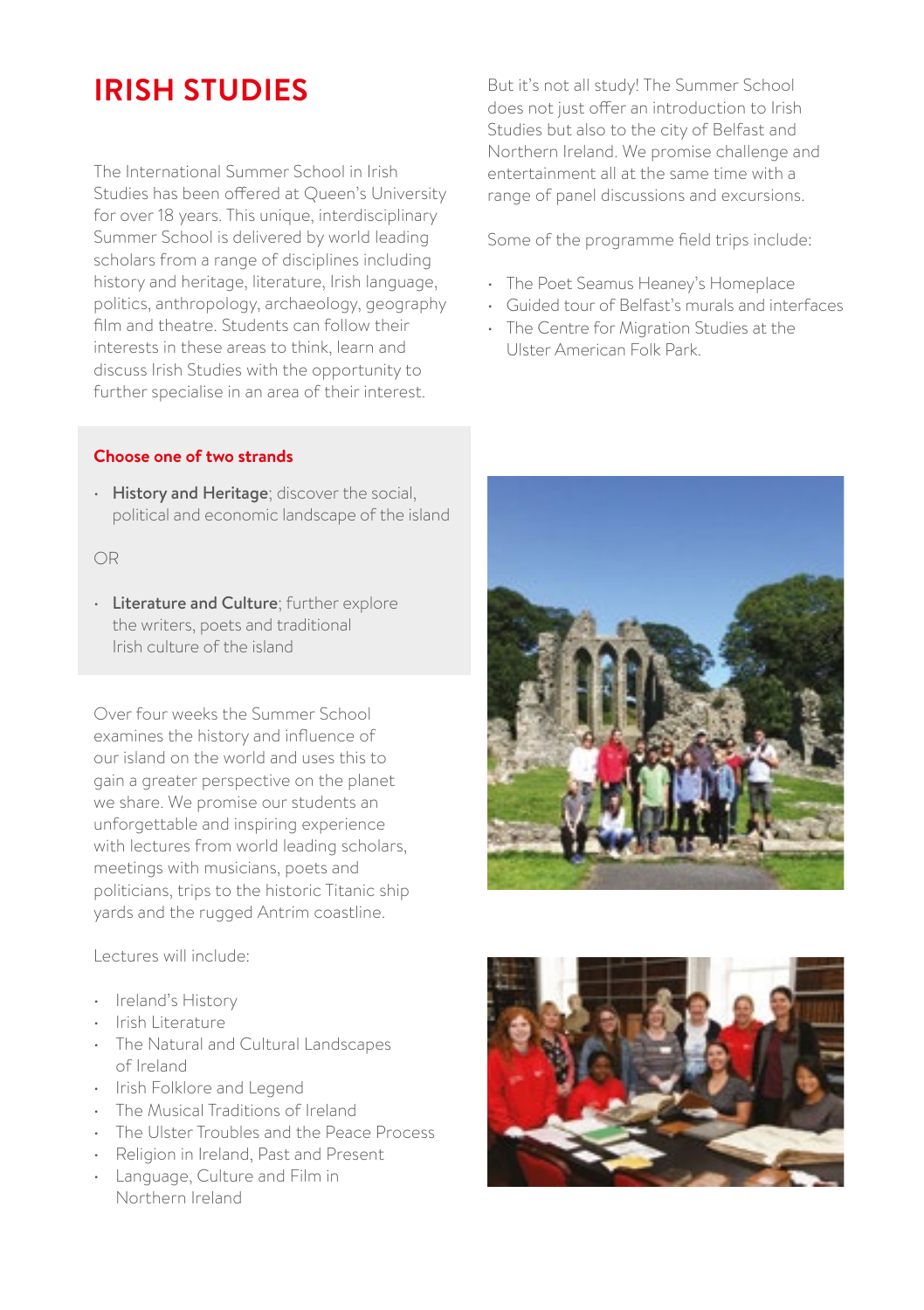### **EDUCATION FOR TRANSFORMATION**

The International Summer School on Education for Transformation offers a unique teaching and learning experience across the field of education and related disciplines including social science, social policy, law, criminology, youth justice and social work. Over four weeks the Summer School will provide the unique opportunity to study a society emerging from conflict with the chance to learn about its many distinct school sectors, including faith schools, Irish language schools, religiously integrated schools and schools involved in the internationally renowned Shared Education Programme. You will be visiting a leading Russell Group university recognised for its world class research and teaching in the field of education and related disciplines. The Summer School presents a unique and challenging opportunity to think, learn and discuss, providing the opportunity to examine and critique theory and practices in educational settings within Ireland and around the world. It will provide students with a critical overview of approaches to education and the many contexts and environments in which education operates, from world-leading practitioners and scholars.

Students will examine theories and practices of education from local and global perspectives, with opportunities to hear first-hand accounts of researching and teaching in different educational contexts and working within other disciplines (justice, social work, social policy) and in partnership with key stakeholders including Governments, charities and NGOs.

#### **Key themes**

- 1 Education through Evidence and Social Innovation
- 2 Curriculum in divided and conflict-affected societies
- 3 Epistemic justice and special needs education
- 4 Educational studies and leadership





Drawing on our experiences and research within Northern Ireland, the UK and from around the world, we will examine:

- Introductory lectures to the history and politics of Northern Ireland
- Intercultural education facilitated by our UNESCO Chair relating to divided and conflict-affected societies
- Early intervention and prevention programmes
- Theories of learning and educational leadership
- Engaging young people with controversial political issues

Students are also given the opportunity to meet with some of Northern Ireland's stakeholders and leading educational partners through excursions to educational settings such as various informal learning environments.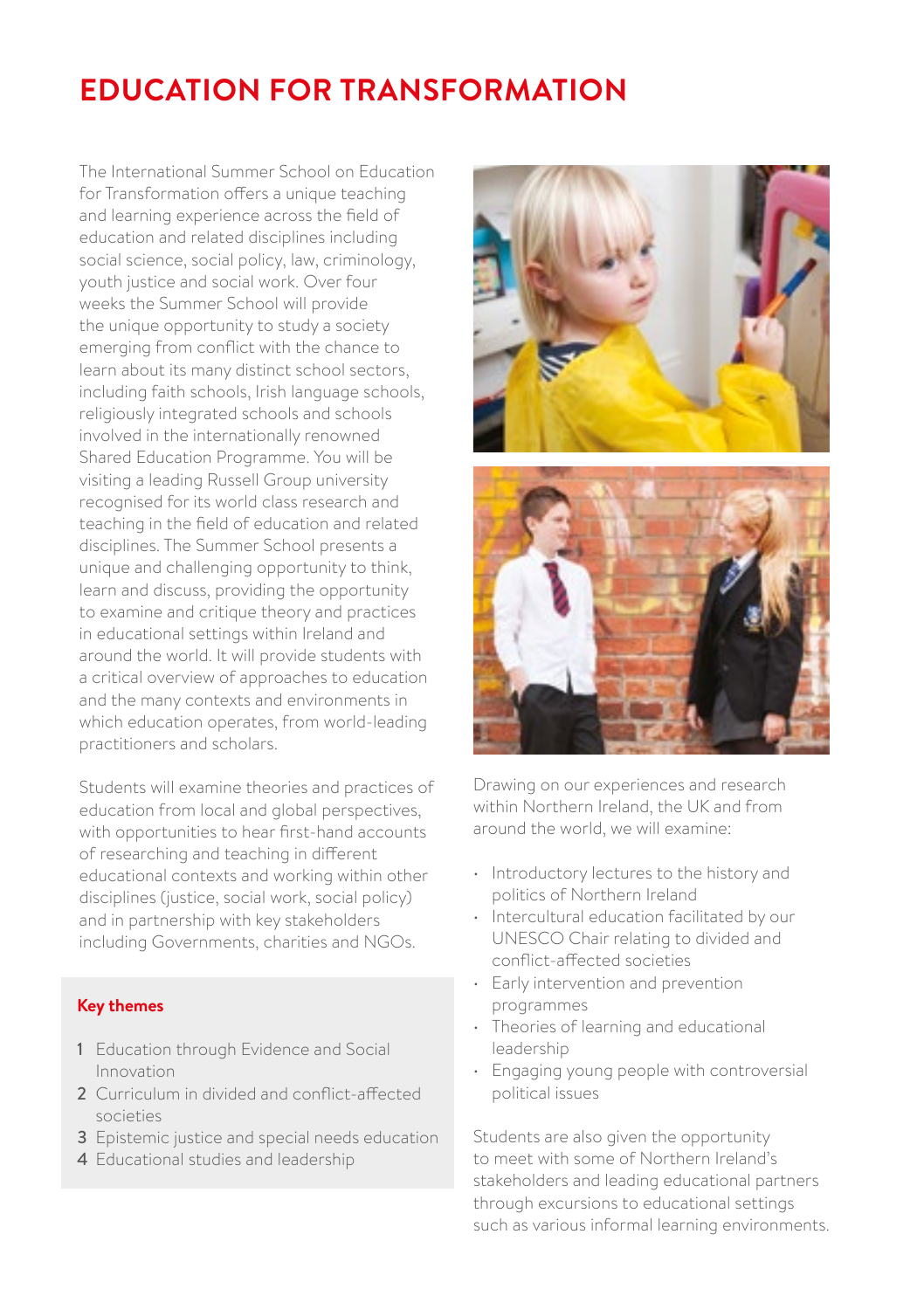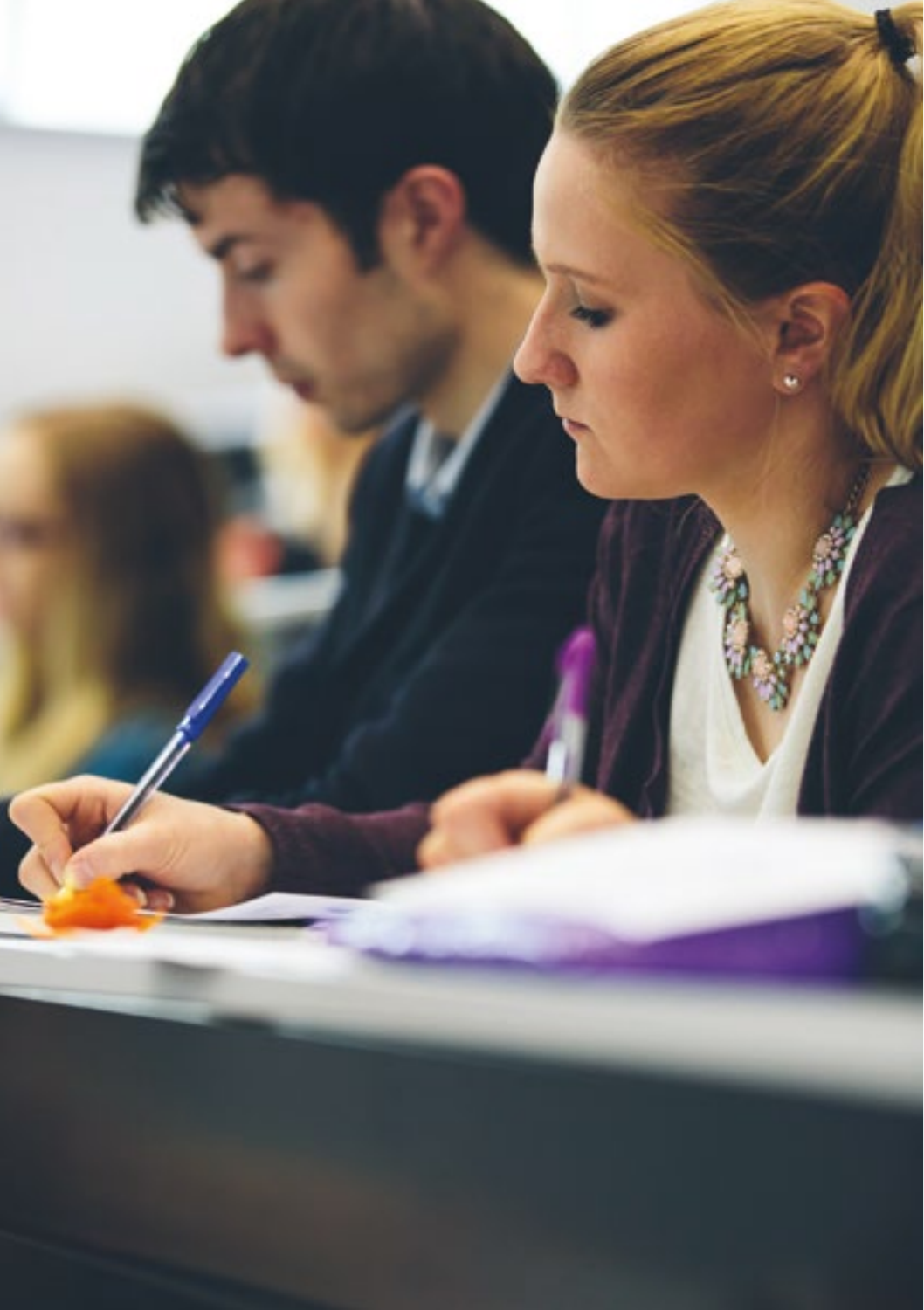### **WHAT OUR STUDENTS SAY**





"My favourite part of the Irish Studies Summer School was getting to meet people from different countries and learning about their cultures. Within my friend group, I was the only American, as we had Australian, Canadian, Dutch, Swiss and Taiwanese! I found the whole experience inspirational as it allowed me to learn not only about Ireland, but also about many other countries. It also made me more independent and better-rounded and I am looking forward to visiting Belfast again one day for a reunion with the friends I made! I would recommend the programme to anyone thinking about studying abroad. I would tell them to bring an umbrella and to get ready for a lifechanging experience!"



Maeve Devlin Illinois State University Conflict Transformation and Social Justice

"My family is originally from Northern Ireland and I received an outstanding education of the conflict locally, to understand how it impacted my family's lives and understand why my father left for America. Belfast also has a great atmosphere for student life! I fell in love with the city this summer; the nightlife is diverse, the shopping is great and travel was very accessible within Northern Ireland, with two airports located near the city centre, which allowed us to have the world at our finger tips. Travelling is very easy once you're in Europe, sometimes it's cheaper to fly than to take a train or bus, unlike the United States. A lot of self-discovery was made, and I have been inspired in several ways, including considering finishing my undergraduate degree or completing a Masters program at Queen's University. I would highly recommend this program to those considering studying abroad and who want a unique experience studying in a postconflict city which is now an exciting and vibrant place to study."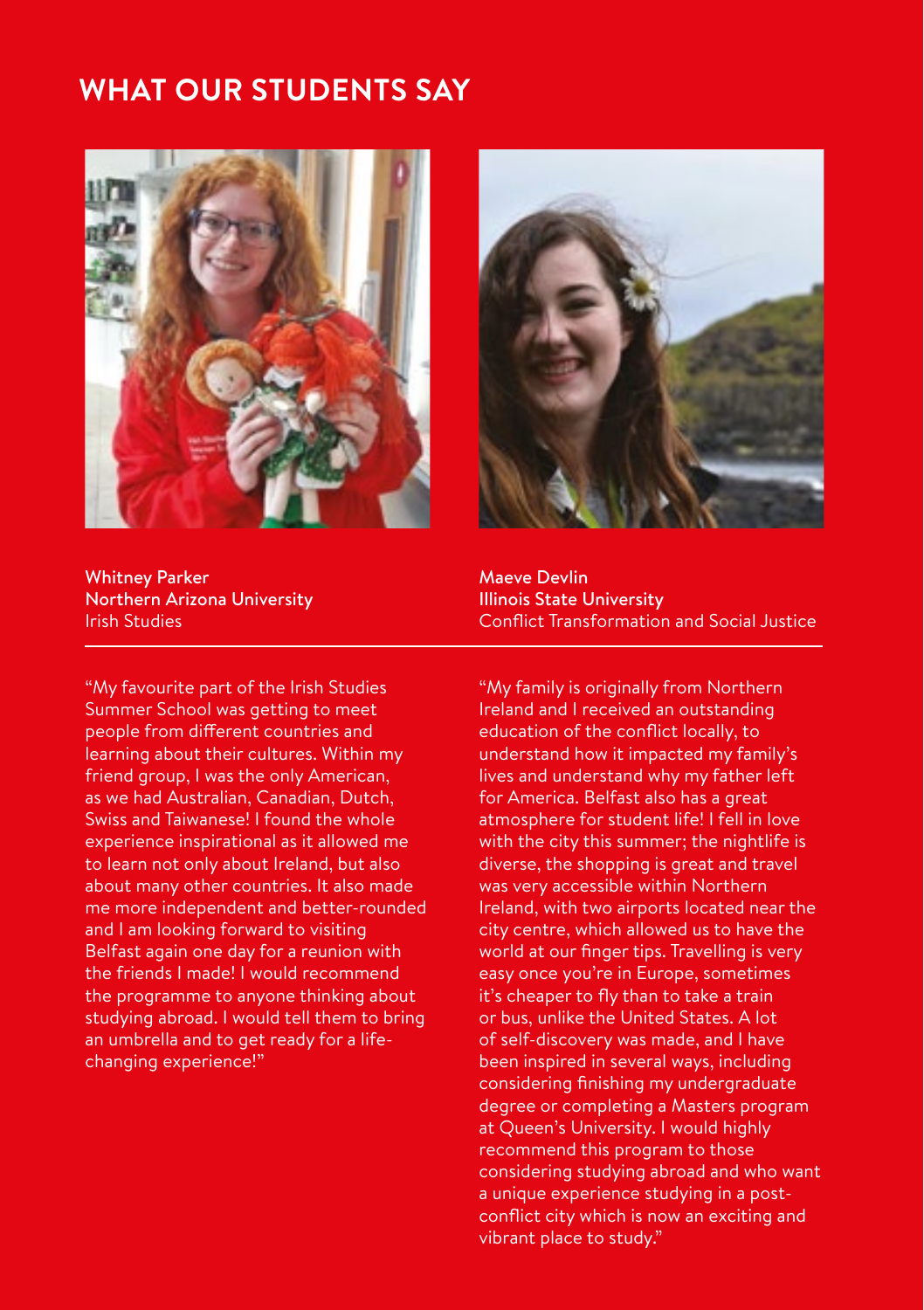

PER CENT OF 2017 STUDENTS ENCOURAGED TO RETURN TO QUEEN'S FOR FURTHER STUDY 89

Alyssa Santa Cruz Arizona State University Irish Studies

"Studying at the International Summer School was everything I hoped for and more! One of my favourite aspects was the lectures on Irish poetry, such as the work of W.B. Yeats and Seamus Heaney, who was from Northern Ireland and wrote a lot about his hometown and the landscapes around where he lived. We even got to visit his museum in Heaney's hometown! All of the field trips were amazing, from the historic city of Derry-Londonderry to Stormont Parliament to the breathtaking Causeway Coast with its spectacular views. It was so hard to say goodbye, even though I only knew my classmates for four weeks, it feels like we've been friends for longer. Even though my four weeks in Belfast are now over I will never forget this amazing experience I've had. I may have said goodbye to Queen's for now, but I have a feeling this won't be the last time I visit!"





STUDENTS FROM 24 COUNTRIES APPLIED FOR 2018